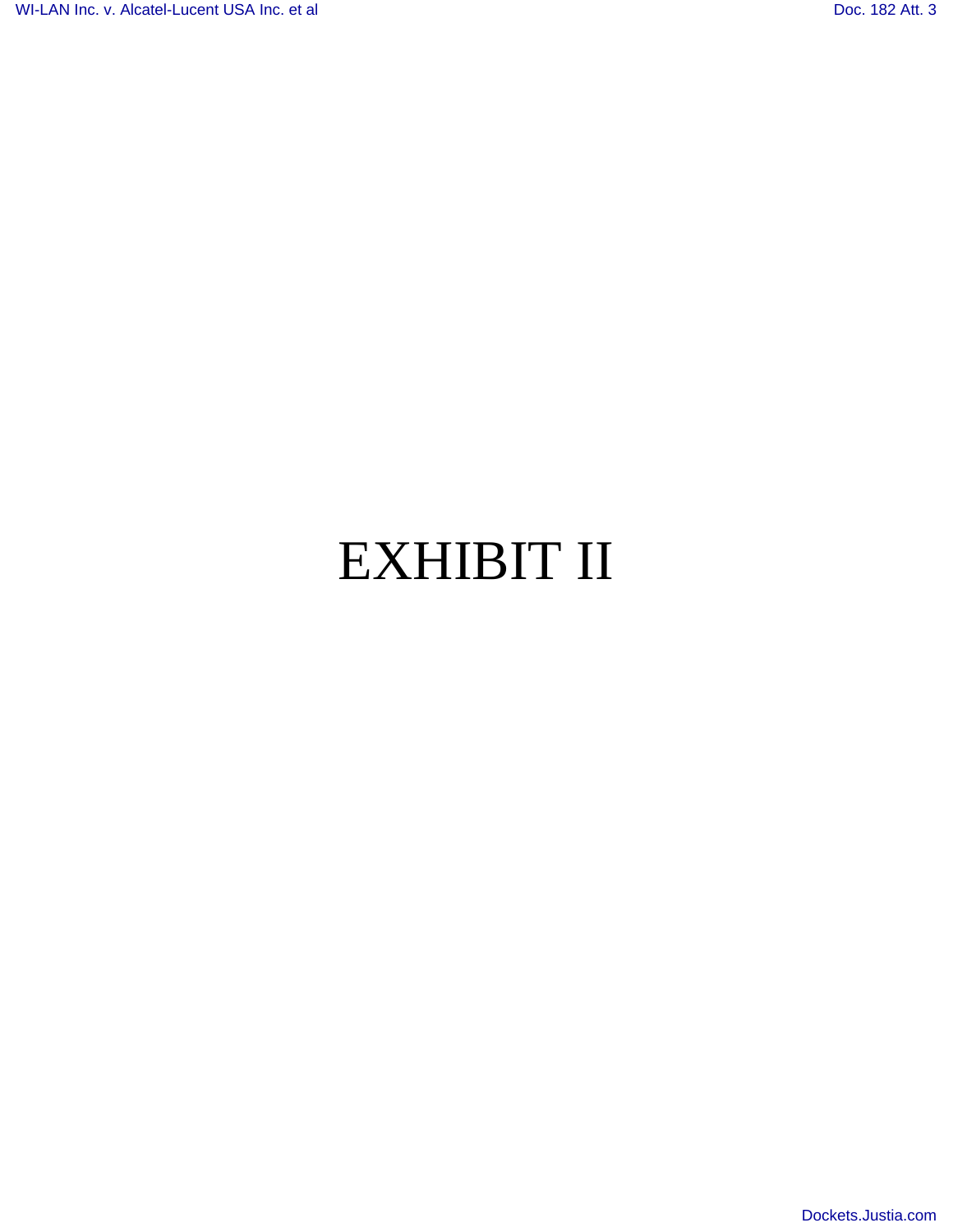

# United States Patent [19]

# Strawcynski et al.

[54] INTER·CELL CALL HAND·OVER IN RADIO COMMUNICATION SYSTEMS WITH DYNAMIC CHANNEL ALLOCATION

- [75] Inventors: Leo Strawcynski; Howard M. Sandler, both of Ottawa; Gregory L. Plett, North Gower; David G. Steer, Nepean, all of Canada
- [73] Assignee: Northern Telecom Limited, Montreal, Canada
- [21] Appl. No.: 710,867
- [22] Filed: Jun. 6, 1991
- [30] Foreign Application Priority Data

Dec. 5, 1990 [CAl Canada ................................. 2031551

- [51] Int. Cl.l ......................... A04B 7/00; H04B 17/00
- [52] U.S. Cl ................................... *455/54.1; 455/56.1;*  455/62; 379/59
- [58] Field of Search ..................... 455/33.1, 33.2, 33.4, 455/54.1,54.2,56.1,62; 379/58, 59, 60

# [56] References Cited

#### U.S. PATENT DOCUMENTS

SUBSCRIBER TERMINAL SERVING

USOO5239682A

# [11] Patent Number: 5,239,682

[45] Date of Patent: Aug. 24, 1993

5,093,926 3/1992 Sasufa ................................... *455/62* 

*Primary* Examiner-Reinhard J. Eisenzopf *Assistant Examiner-Lisa* Charouel *Attorney, Agent, or* Firm-Jean·Pierre Fortin

# [57] **ABSTRACT**

The call hand-over technique of this invention is characterized by the use of channel information from both the target base station and subscriber terminal in determining which radio traffic channel will be used to hand over a call in progress from a serving base station to a target base station. Calls are handed over to the radio channel which, of a set of channels under consideration by the subscriber terminal, contains the least amount of interference as measured by the subscriber terminal. The set of channels under consideration by the subscriber terminal is a subset of the entire set of channels allocated to the service. This subset is comprised of those channels having little interference, as measured by the target base station. The hand-over technique thereby assures that calls proceed on channels containing little interference from the viewpoints of both the target base station and subscriber terminal.

#### 7 Claims, 6 Drawing Sheets

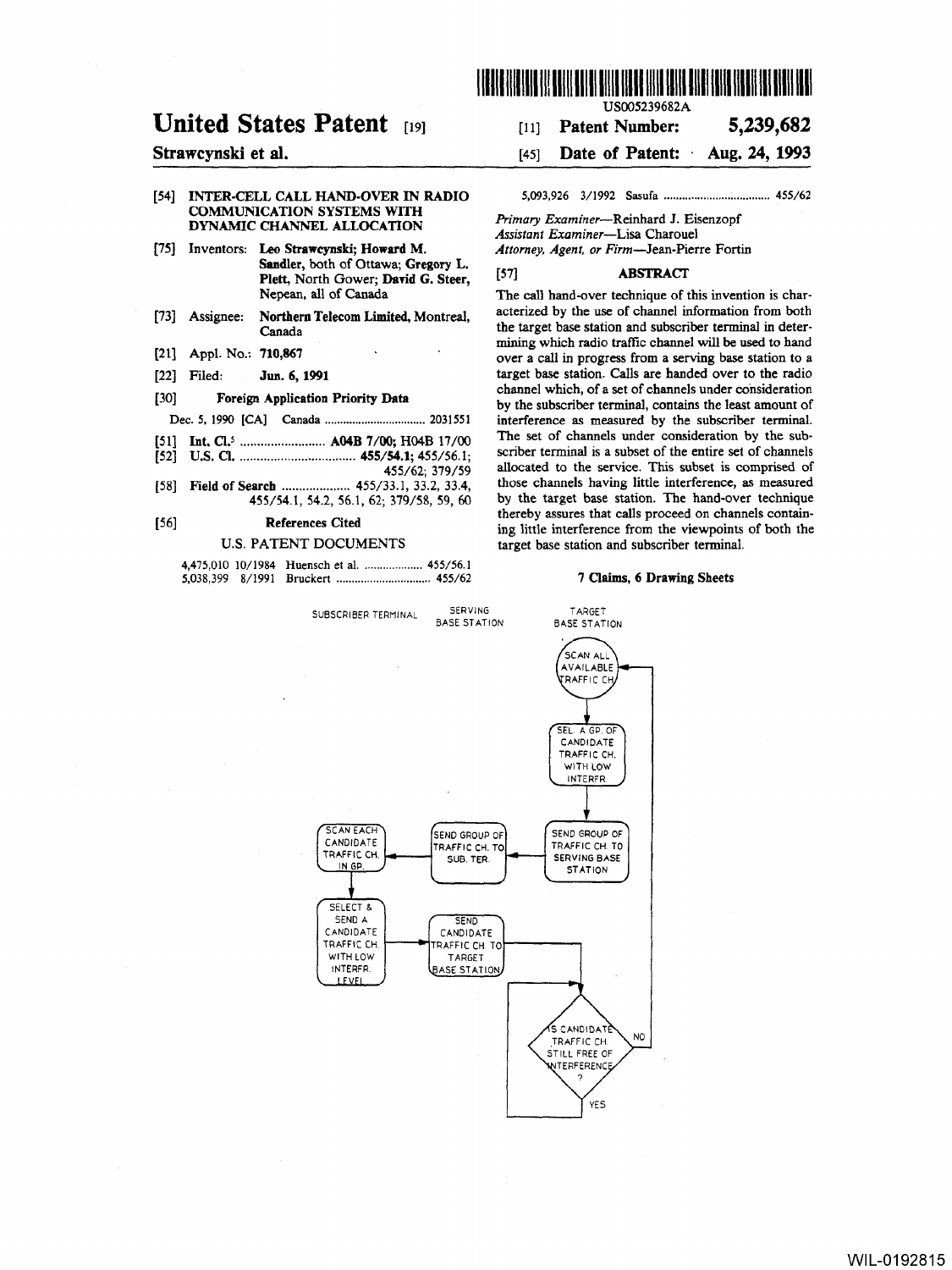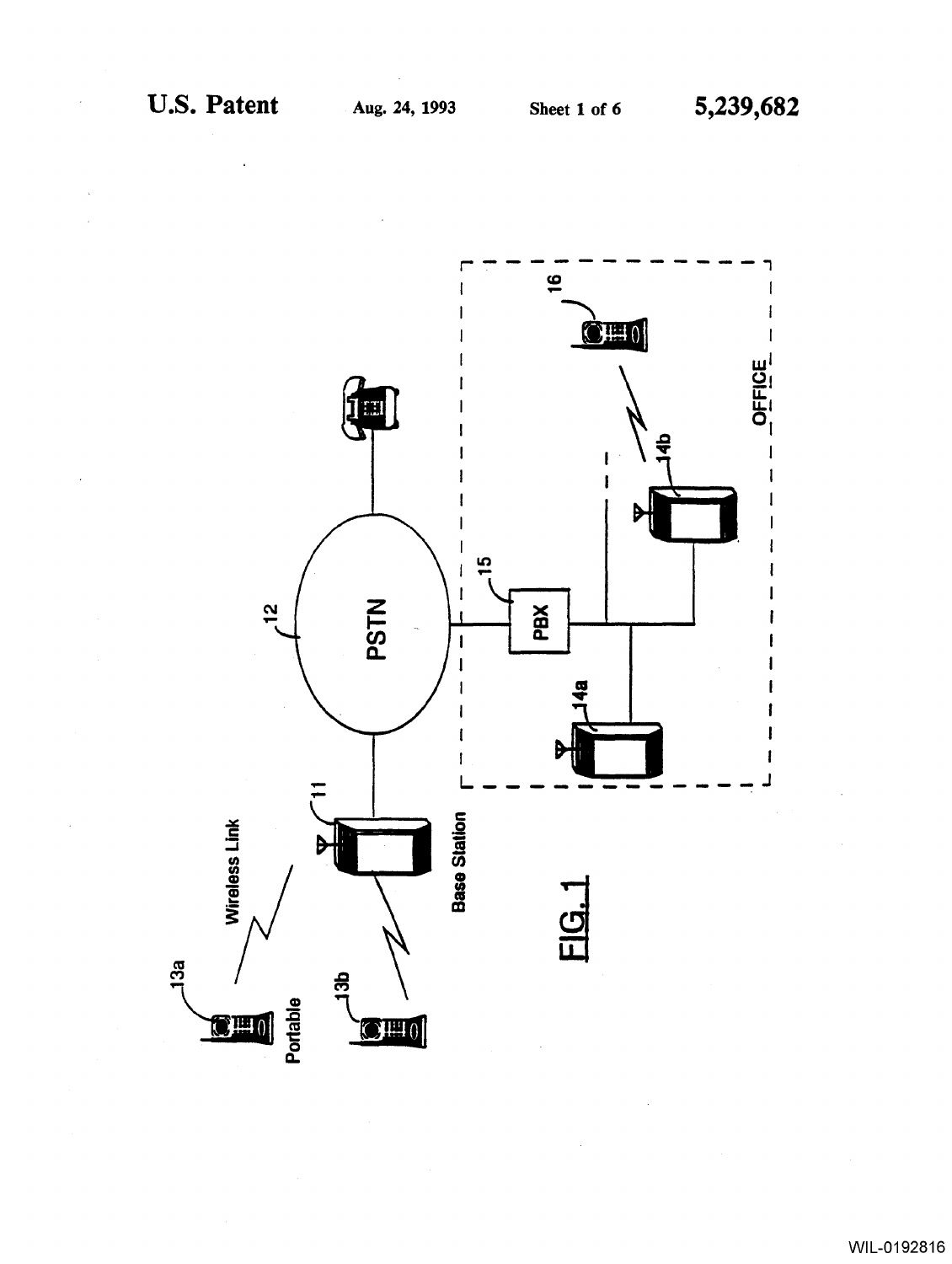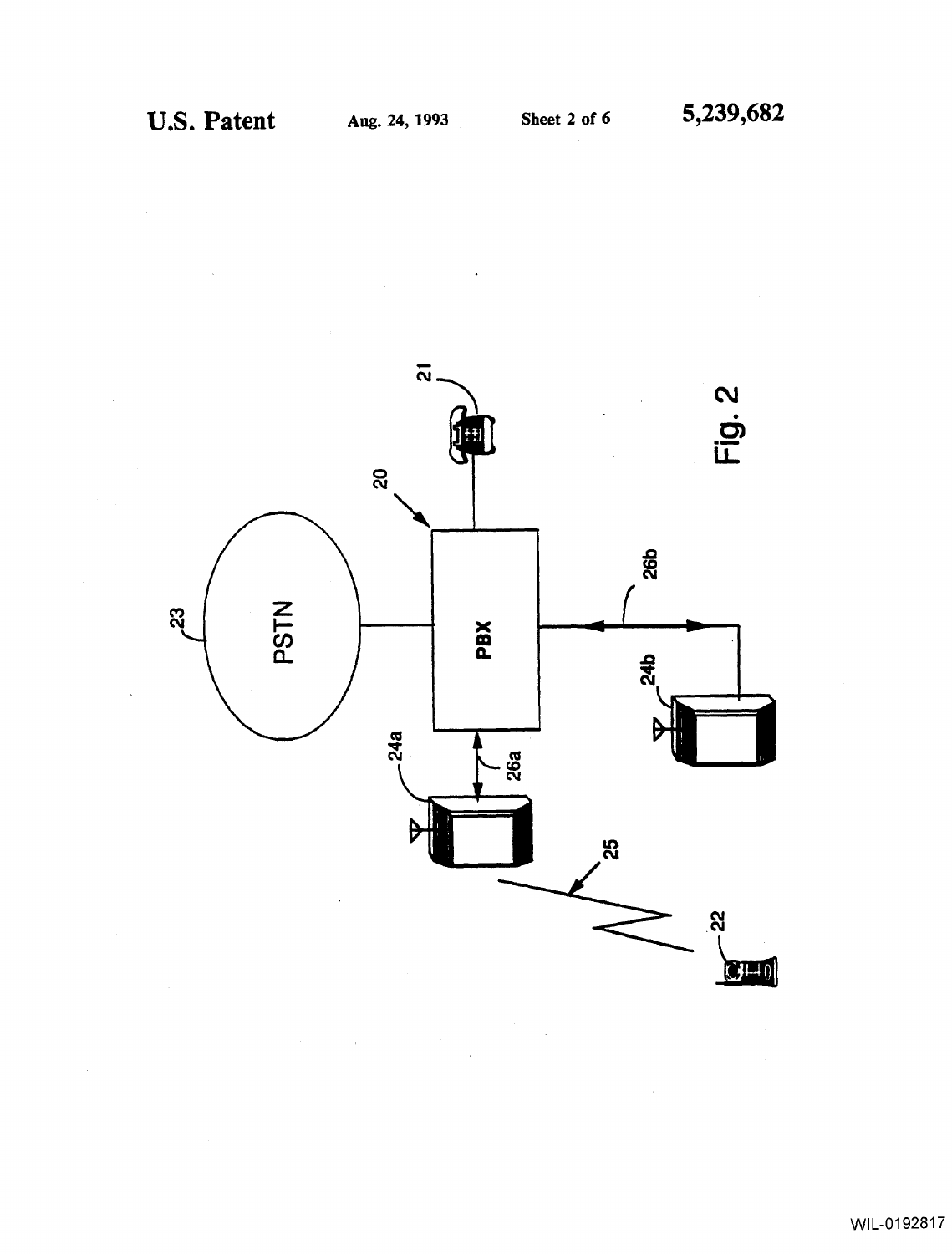

WIL-0192818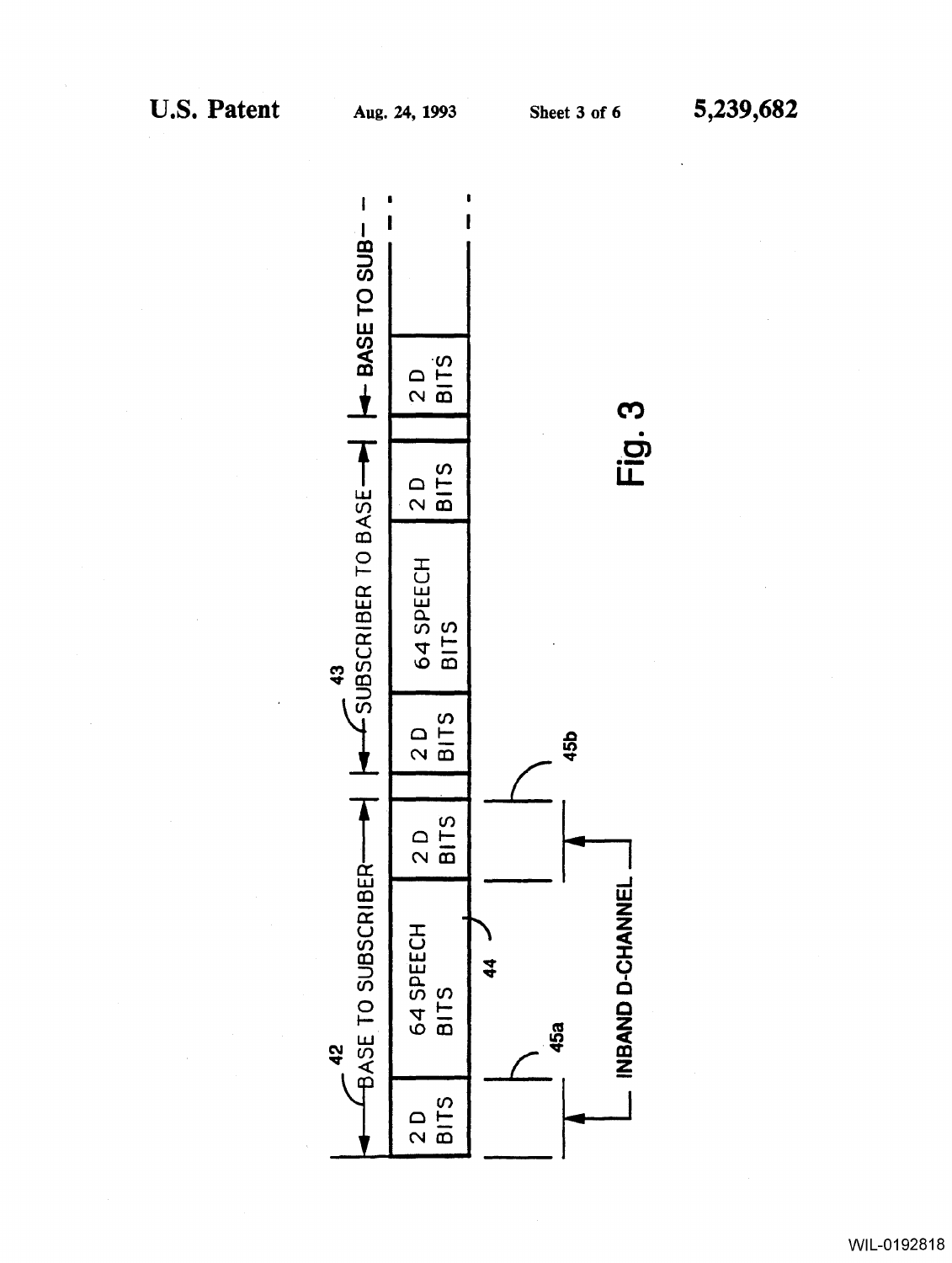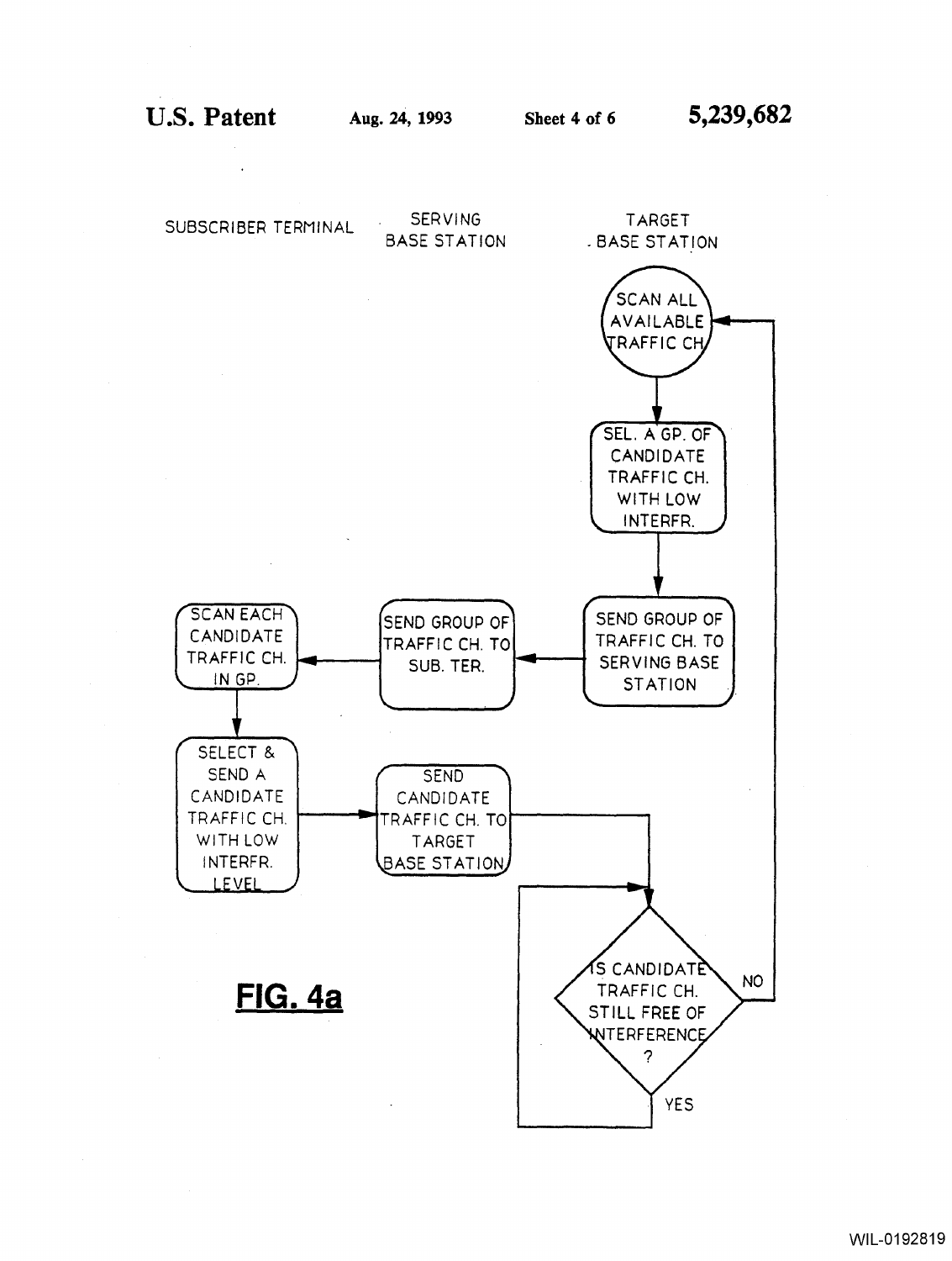

**FIG.4b** 

WIL-0192820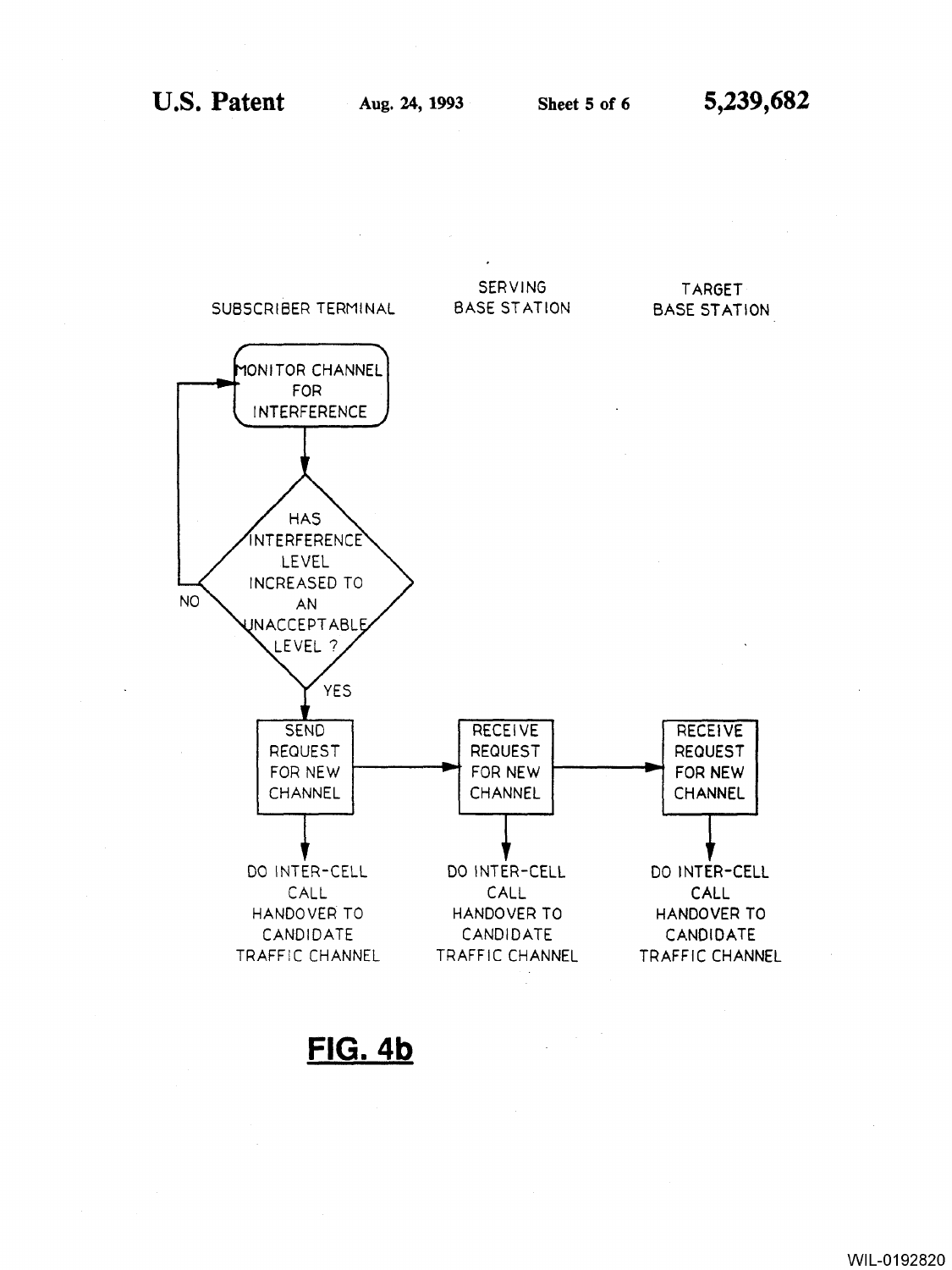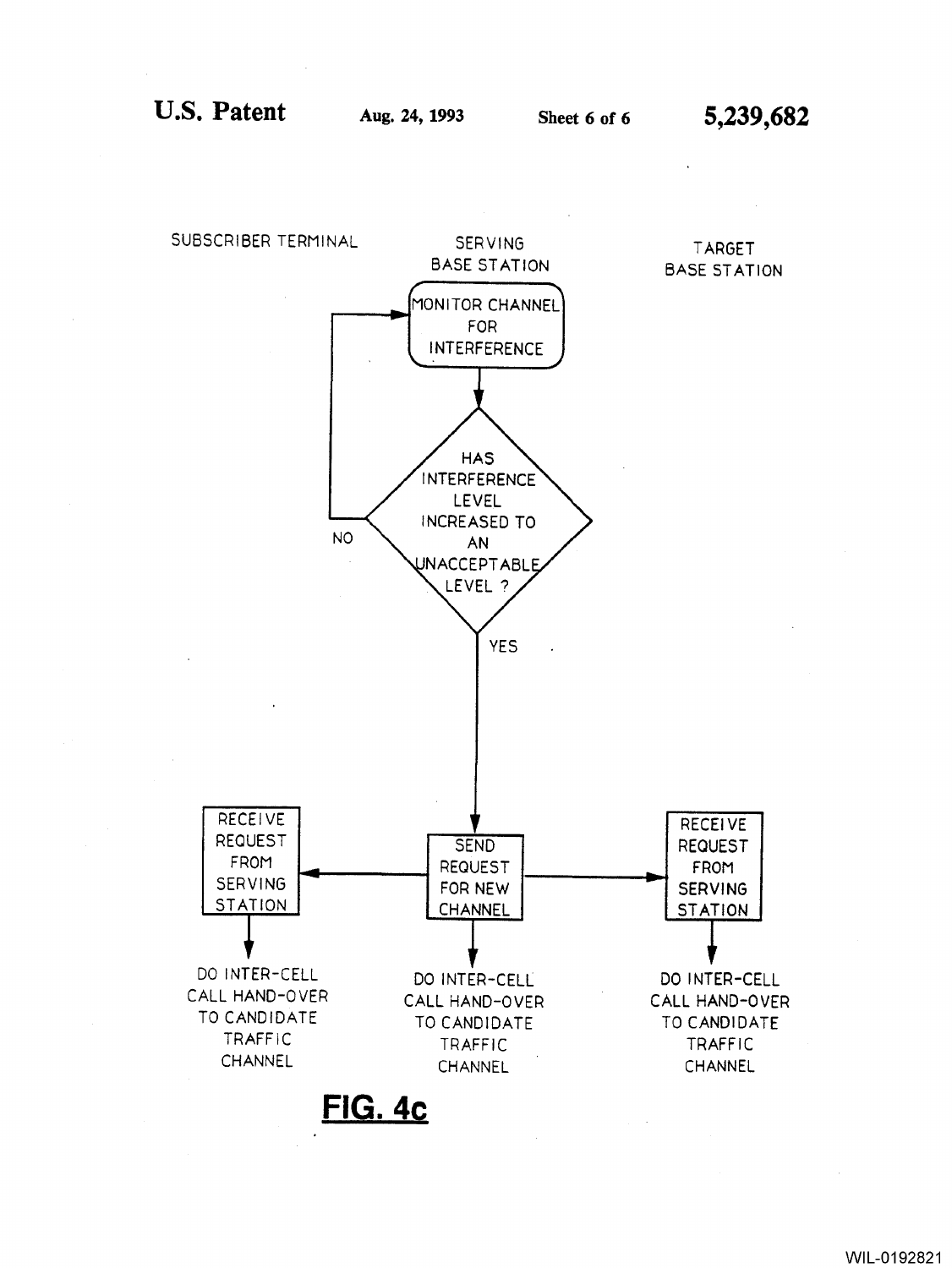5

### INTER-CELL CALL HAND-OVER IN RADIO COMMUNICATION SYSTEMS WITH DYNAMIC CHANNEL ALLOCATION

## FIELD OF THE INVENTION

This invention relates to radio communication systems which use dynamic channel allocation, especially, but not restricted to, cellular radio systems.

#### DESCRIPTION OF THE PRIOR ART

Cellular radio communication systems are able to ing base station. However, the same traffic channel may service a high volume of traffic with a limited amount have unaccentable interference at the subscriber termiservice a high volume of traffic with a limited amount have unacceptable interference at the subscriber termi-<br>of radio spectrum by re-using the same radio channels in and as at the teach have stating if a inter sell hands of radio spectrum by re-using the same radio channels in nal or at the target base station if a inter-cell handover sufficiently separated cells. In conventional city-wide is attenuated. Therefore, the presence of interfer mobile cellular systems, such as the North American 20 mobile cellular systems, such as the North American  $\omega$  may reduce the quality of the link and also make it more<br>Advanced Mobile Phone System, the frequency alloca- susceptible to any further channel impairments which tions for a specific cell are fixed; i.e., each cell can make might arise. use of only a specified subset of channels of those allo-<br>cated to the entire service. The allocations of channels Accordingly, it is an object of the present invention require careful engineering analyses of radio propaga- 25 to provide an improved method of performing inter-cell tion conditions and traffic patterns within and between hand-over in radio systems with DCA, characterized by<br>the cells Fixed allocation cellular radio systems are the use of channel information from both the target base the cells. Fixed allocation cellular radio systems are the use of channel information from both the target base<br>engineered so that harmful levels of interference from station and subscriber terminal in determining which engineered so that harmful levels of interference from station and subscriber teams of in neighbouring cells are unlikely to be traffic channel to use. signals used in neighbouring cells are unlikely to be  $\frac{1}{20}$ encountered.

When the communication link is changed without changing the base station that communicates with the subscriber, it is known as an "intra-cell" hand-over, i.e., within a cell. A description of an intra-cell handover is disclosed in a co-pending application entitled "Im- 35 proved Intra-cell Call Handover in Radio Communication Systems with Dynamic Channel Allocation" filed on Jun. 6, 1991 and having Ser. No. 07/710,866. On the other hand, when a subscriber terminal moves out of the coverage area of one base station and into that of an- 40 other, the call may be maintained by switching the communication link to the closer base station. This is known as an "inter-cell" hand-over, i.e., between cells.

Micro-cellular radio systems tend to use dynamic, rather than fixed, channel allocation. With dynamic 45 channel allocation (DCA) each cell can potentially use any traffic channel for a given call of those allocated to the entire service. The decision as to which channel to use is made dynamically. i.e. based on channel usage conditions experienced at the time of call set-up. The 50 decision is also made in a decentralized manner, i.e. by the base station or subscriber terminal in question, without any centralized coordination with other cells. This has the advantages that no detailed engineering analyses are required for each cell site, cell sites can easily be 55 added or moved, and more traffic can be handled than with fixed allocation, because channels unused in neighbouring cells can be "borrowed". Examples of radio systems which use DCA are the digital U.K. CT2 system, and some models of analogue North American 60 46/49 MHz cordless telephones.

A disadvantage of DCA, however, is that interference may suddenly arise in an existing call if another call is set up on the same or an adjacent channel in a nearby cell. Without fixed channel assignments, free- 65 ber of suitable traffic channels, as measured at the target dom from interference is not assured. To escape from interference, an existing call may need to be handed over to a radio channel which is free from interference.

As indicated above, when this is done without changing the base station that communicates with the subscriber, it is known as an "intra-ceU" hand-over, i.e., within a cell.

When either an intra- or inter-cell hand-over is performed in a DCA system, a suitable radio channel must be selected to continue the call. In present systems incorporating DCA, the determination of which channel is used for a call set-up or hand-over is made according 10 to channel information from the base station or the subscriber terminal. The disadvantage with this ap-A duplex radio link conveying user analogue and/or proach is that appreciable interference may be present digital information shall henceforth be referred to as a on the selected channel from the viewpoint of the other digital information shall henceforth be referred to as a some the selected channel from the viewpoint of the other<br>"call". An example is a telephone call over a wireless end of the link. For example, a traffic channel may "call". An example is a telephone call over a wireless end of the link. For example, a traffic channel may have<br>thannel.  $\frac{15}{15}$  little appreciable interference, as monitored by the serv-<br>Cellular radio communication systems are able to  $\frac{15}{10}$  hase station. However, the same traffic channel may is attempted. Therefore, the presence of interference

#### SUMMARY OF THE INVENTION

The hand-over procedures of this invention require that there be a means of communicating call supervisory information between a base station and a subscriber terminal. A suitable means is an in-band signalling channel associated with each traffic channel. When a subscriber moves away from a serving cell towards or into an adjacent cell, or moves within range of another base station, an inter-cell handover maybe necessary. In advance of an inter-cell hand-over, the target, i.e., prospective new base station, compiles a list of candidate traffic channels which have low interference from its perspective (and are not otherwise undesirable due to additional information known to the base station). This list is passed via a wired link to the original base station. The original base station conveys the information over the inband or associated signalling channel to the subscriber terminal. The subscriber terminal checks these candidates, chooses the traffic channel which has the lowest interference from its perspective, and reports this choice to the original base station over the associated signalling channel. The original base station conveys this information to the target base station via the wired link. If an inter-cell hand-over becomes necessary, the call proceeds on the agreed-upon traffic channel to the target base station.

Accordingly, an aspect of the present invention is to provide a method of performing a radio channel handover in a radio system with dynamic channel allocation, from a serving base station in communication with a subscriber terminal to a target base station, comprising the steps of:

selecting, from a plurality of traffic channels, a numbase station;

forwarding, from the target base station to the serving base station, a message indicative of which traffic

WIL-0192822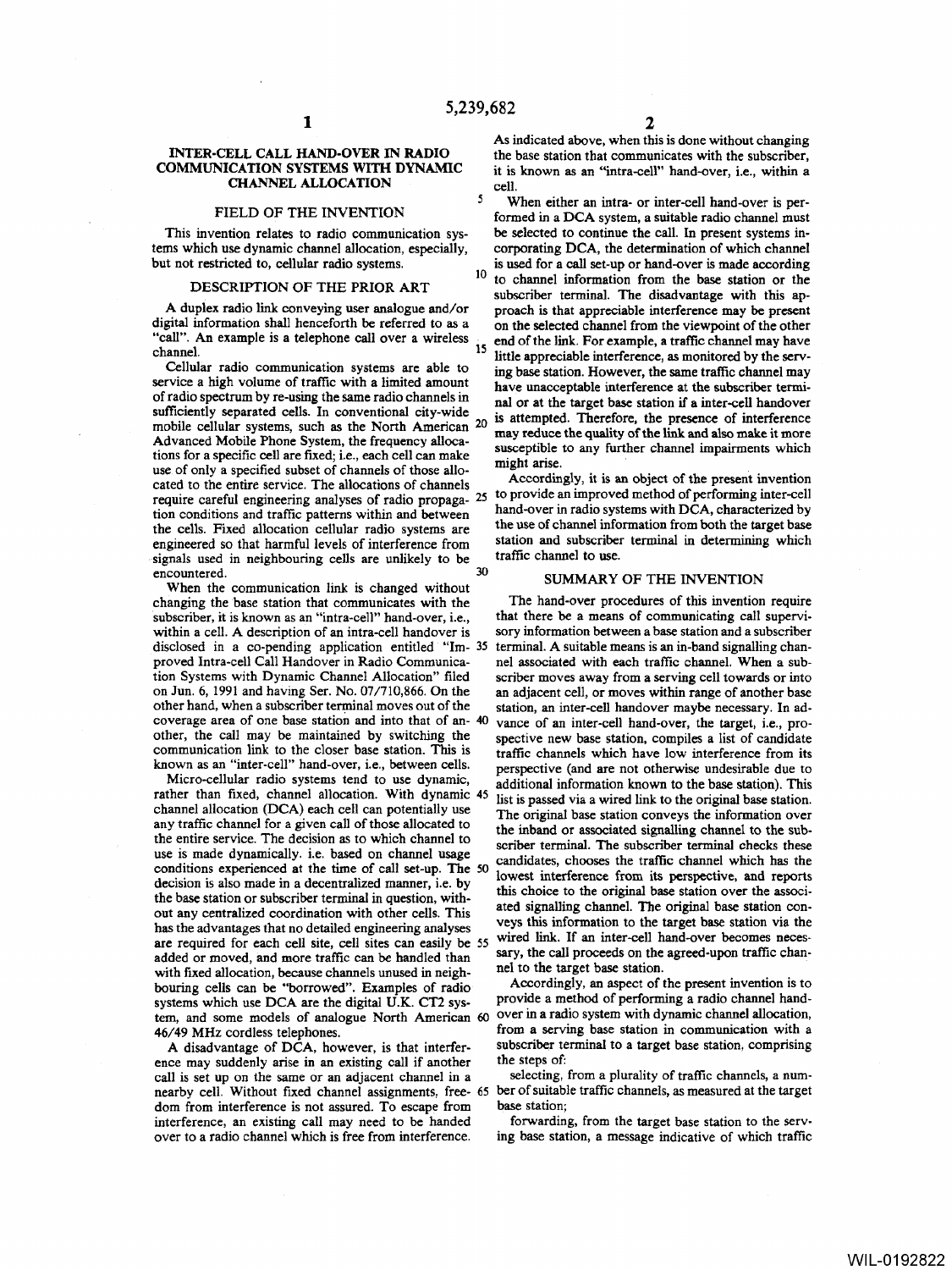channels were determined suitable at the target base station;

sending the message to the subscriber terminal along a signalling channel linking the serving base station and the subscriber terminal;

receiving the message at the subscriber terminal;

selecting, from the traffic channels indicated by the message, a traffic channel that is also suitable at the subscriber terminal;

forwarding, to the serving base station, a response message indicative of a selected traffic channel;

sending the response message to the target base station; and

switching to the selected radio channel at the subscriber terminal and the target base station.

# BRIEF DESCRIPTION OF THE DRAWINGS

FIG. 1 is an illustration of a typical low power radio

FIG. 2 illustrates how a call hand over can be imple- 20

inter-cell hand-over technique of the present invention.

## DESCRIPTION OF THE PREFERRED EMBODIMENT

In the illustration of FIG. 1, a low-power wireless 30 communication system is shown. A typical network can consist of one or more small base stations, such as shown at reference numeral 11. In FIG. 1, base station then forwards the list of traffic channels to the sub-<br>11 is connected to the Public Switched Telephone Net-<br>scriber terminal 22 via the inband or associated signal-11 is connected to the Public Switched Telephone Net-<br>work (PSTN) 12. Base stations are basically used as 35 ling channel. Once received, the list of useable frequenwork (PSTN) 12. Base stations are basically used as 35 ling channel. Once received, the list of useable frequen-<br>radio transceivers. These can be deployed in offices, cies or traffic channels, is scanned by subscriber term radio transceivers. These can be deployed in offices, residences, and public areas, such as airports, gas sta-<br>tions and shopping malls, etc. Base stations form the cies or traffic channels of those indicated in the list tions and shopping malls, etc. Base stations form the interface between a number of subscriber terminals such interface between a number of subscriber terminals such which are also free of interference at the subscriber end<br>as portable handsets 13*a* and 13*b* and PSTN 12. Simi-40 of the link. In the preferred embodiment, the traf as portable handsets **13a** and **13b** and **PSTN 12**. Simi-40 of the link. In the preferred embodiment, the traffic larly, several base stations, such as those shown at refer-<br>channel determined to contain the least interfer larly, several base stations, such as those shown at refer-<br>ence numerals  $14a$  and  $14b$  can also be linked to a host, level of those scanned is selected by the subscriber tersuch as a private branch exchange PBX 15 to provide minal. coverage of larger areas, in say, a private business or Once the traffic channel containing the least interferoffice building. A subscriber terminal 16 could there- 45 ence is selected, the subscriber terminal sends a message fore operate in an office building via base station  $14a$  or to the serving base station  $24a$  on the inb fore operate in an office building via base station 14a or 14*b* and outside thereof, via base station 11. Such a ated signalling channel providing an indication of wireless PBX system is disclosed in U.S. Pat. No. which traffic channel was selected. The serving base

Referring now to FIG. 2, we have shown a low 50 power wireless communication system which can be installed in a private business or office building. A PBX 20 is used by POTS (Plain Old Telephone Service) 21 the selected channel and the call continues. If none of and a wireless subscriber terminal 22 to establish call the traffic channels in the list were determined to be connections to PSTN 23. Base stations 24*a* and 24*b* can 55 adequate, a message can be sent to the base station indi-<br>be placed at various locations in the office building to cating that the call hand-over between the sub allow the use of a wireless subscriber terminal 22 where terminal and the target base station cannot proceed.<br>
required. In the illustration, subscriber terminal 22 is The hand-over can then be initiated, by instructing required. In the illustration, subscriber terminal 22 is being served by base station 24*d*. In the event that inter-<br>for the target base station and the subscriber terminal<br>ference arises on the communication channel linking the 60 to switch to the selected channel. The serving ference arises on the communication channel linking the 60 base station and the subscriber terminal, an intracell station would then release the channel once the hand-<br>handover may be necessary. That is, another channel over is complete. handover may be necessary. That is, another channel without interference would be selected. A description The signalling and traffic channels of the wireless of an intra-cell handover is disclosed in a co-pending communication system may be used in time-division application entitled "Improved Intra-cell Call Hand- 65 duplex mode. That is, base station and subscriber termiover in Radio Communication Systems with Dynamic nal alternately transmit so that their transmissions do terminal moves to an area which is better served by base

station *24b,* the call is handed over from the serving base station *240* to the target base station *24b.* 

Referring now to FIGS. 2 and  $4a$ , the base station *24b,* which has been selected to be the target base station, would scan all available traffic channels, and select traffic channels that are useable or free of interference at the base station's end of the link. It is to be noted that the base stations could also be configured such that all traffic channels are prescanned. That is, the base stations could scan the traffic channels continuously or on a regular interval and thereby maintain a list of useable traffic channels. A list of frequencies or traffic channels is made and forwarded to serving base station *240* via an inter base station link or trunk. *26a* and *26b* linking the 15 serving base station *240,* the target base station *24b* and PBX 20. In the preferred embodiment, only a certain number of traffic channels would be selected as useable.<br>For example, the base station could be configured to system embodying the invention; select the first 3 traffic channels with interference levels<br>FIG. 2 illustrates how a call hand over can be imple- 20 below a threshold. Similarly, the base station could also mented in a low power radio system such as shown in be configured to select the 3 traffic channels which<br>FIG. 1; have the lowest interference levels. If there are no suffihave the lowest interference levels. If there are no suffi-FIG. 3 illustrates the frame structure of a traffic chan-<br>nel: and<br>traffic chan-<br>traffic channels with interference below the<br>threshold, then, additional channels with interference threshold, then, additional channels with interference levels above the threshold may be selected as well. The FIGS. 4*a* to 4*c* are flow diagrams illustrating the 25 levels above the threshold may be selected as well. The ter-cell hand-over technique of the present invention. traffic channels selected would be those that have the lowest interference levels even though the levels are above the threshold. It will of course be understood that if some of the latter traffic channels are considered to tion and the subscriber terminal, they would be ex-<br>cluded from the selection. The serving base station  $24a$ level of those scanned is selected by the subscriber ter-

which traffic channel was selected. The serving base 4,771,448.<br>Referring now to FIG. 2, we have shown a low 50 station 24b. As shown in FIGS. 4b and 4c, if an inter-cell hand-over becomes necessary, the subscriber terminal 22 and the target base station 24b are switched over to the traffic channels in the list were determined to be cating that the call hand-over between the subscriber

Channel Allocation". In the event that the subscriber not overlap. This technique is commonly referred to as terminal moves to an area which is better served by base "pingpong". This is shown in FIG. 3.